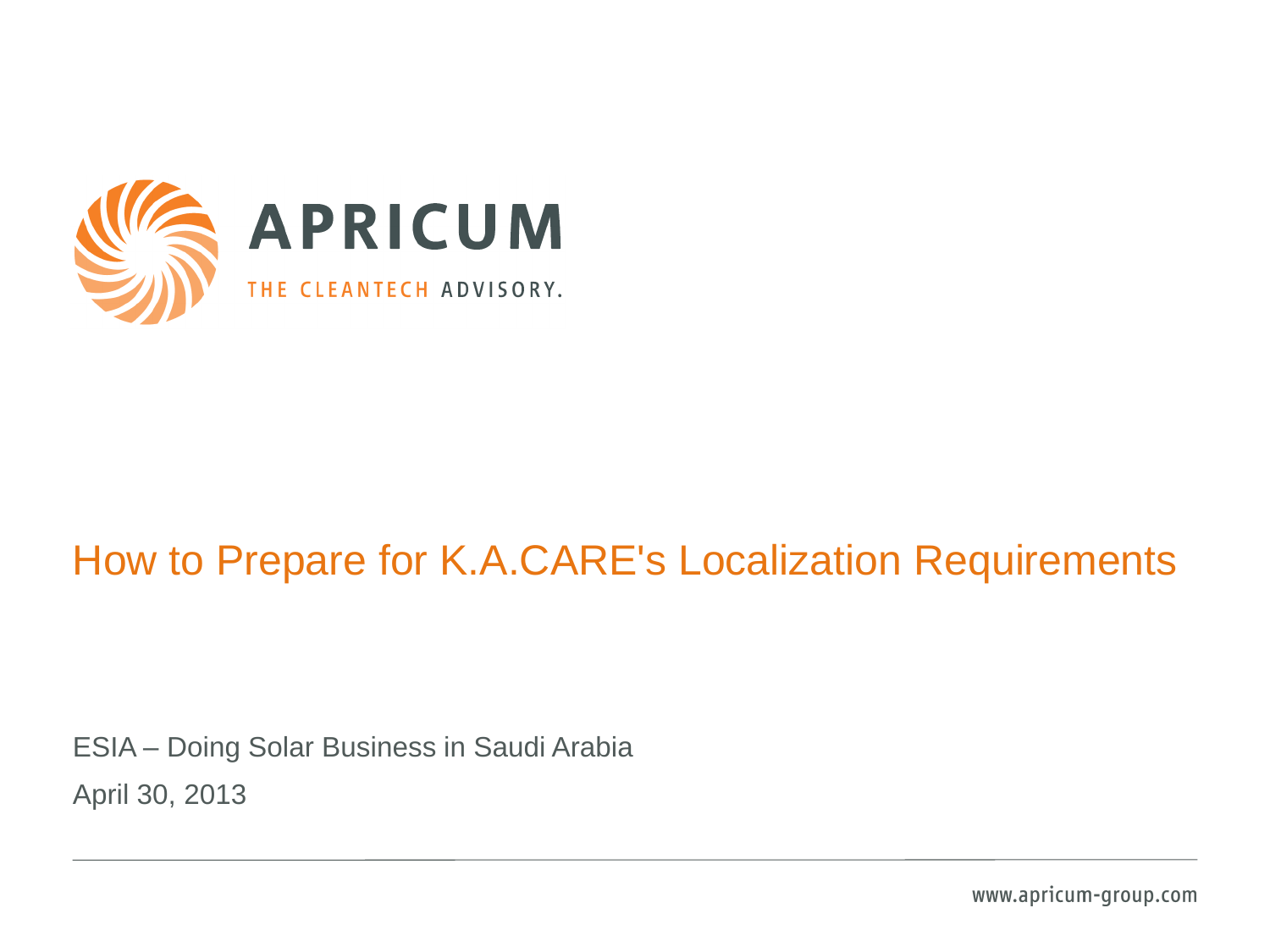# While UAE has commissioned the first utility-scale solar plants in MENA, Saudi Arabia will quickly catch up by 2014.

Selected MENA countries and expected stage of utility PV project development (Q1/2014)



Selected MENA countries and expected stage of utility CSP project development (Q1/2014)



\*: Not a tender market – will move slowly in this time horizon because of solar measurement requirements; Source: 1. Apricum estimates

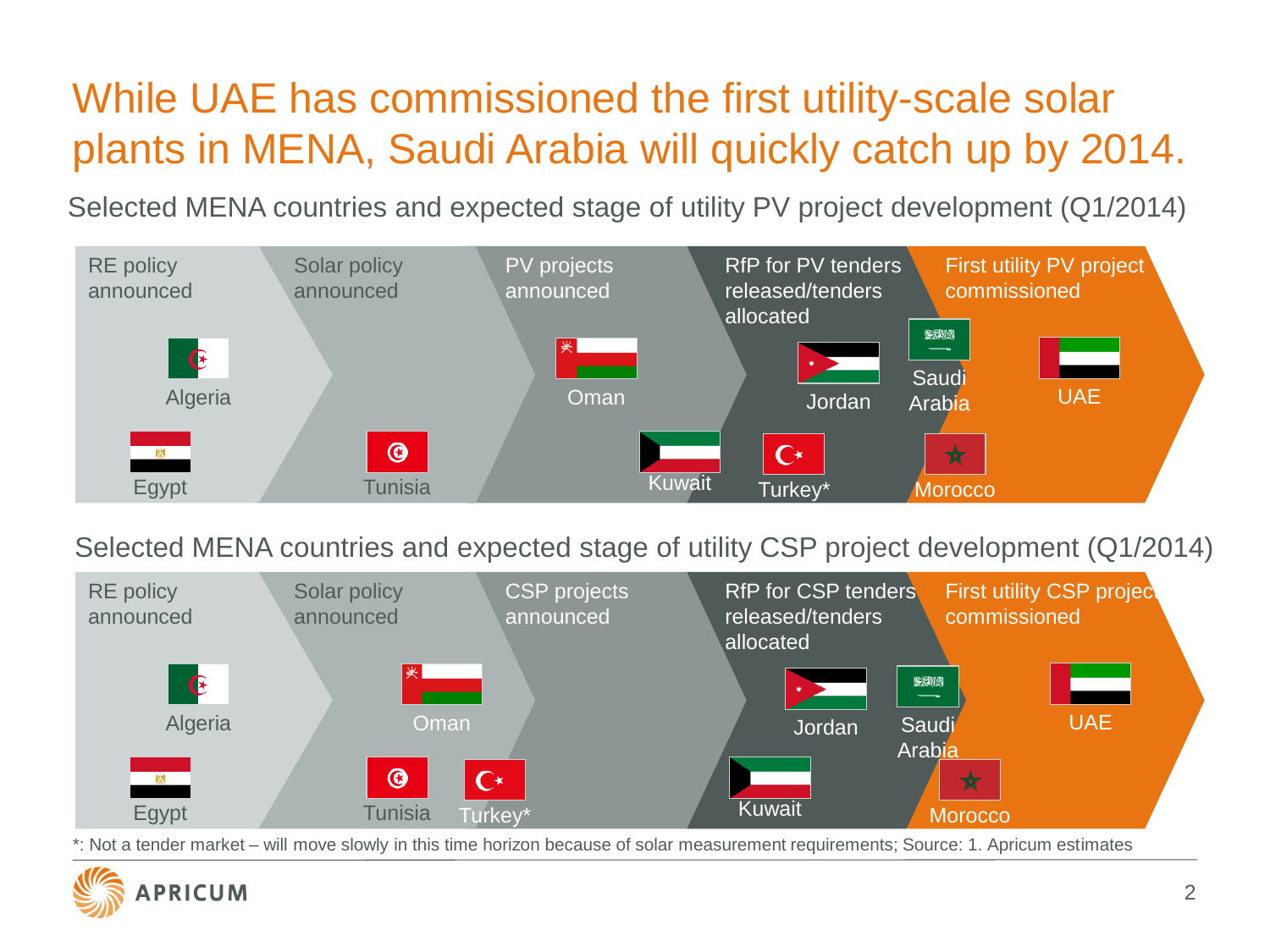## Famous for oil and gas, KSA has emerged as MENA's most promising solar market thanks to the K.A.CARE program.

Solar market potential matrix for MENA countries



Source: Apricum market model Q1/2013, center case. Includes PV and CSP. Business environment is defined using metrics on ease of doing business (World Bank), political stability (Bloomberg combustibility index) and corruption perception index (Transparency International)

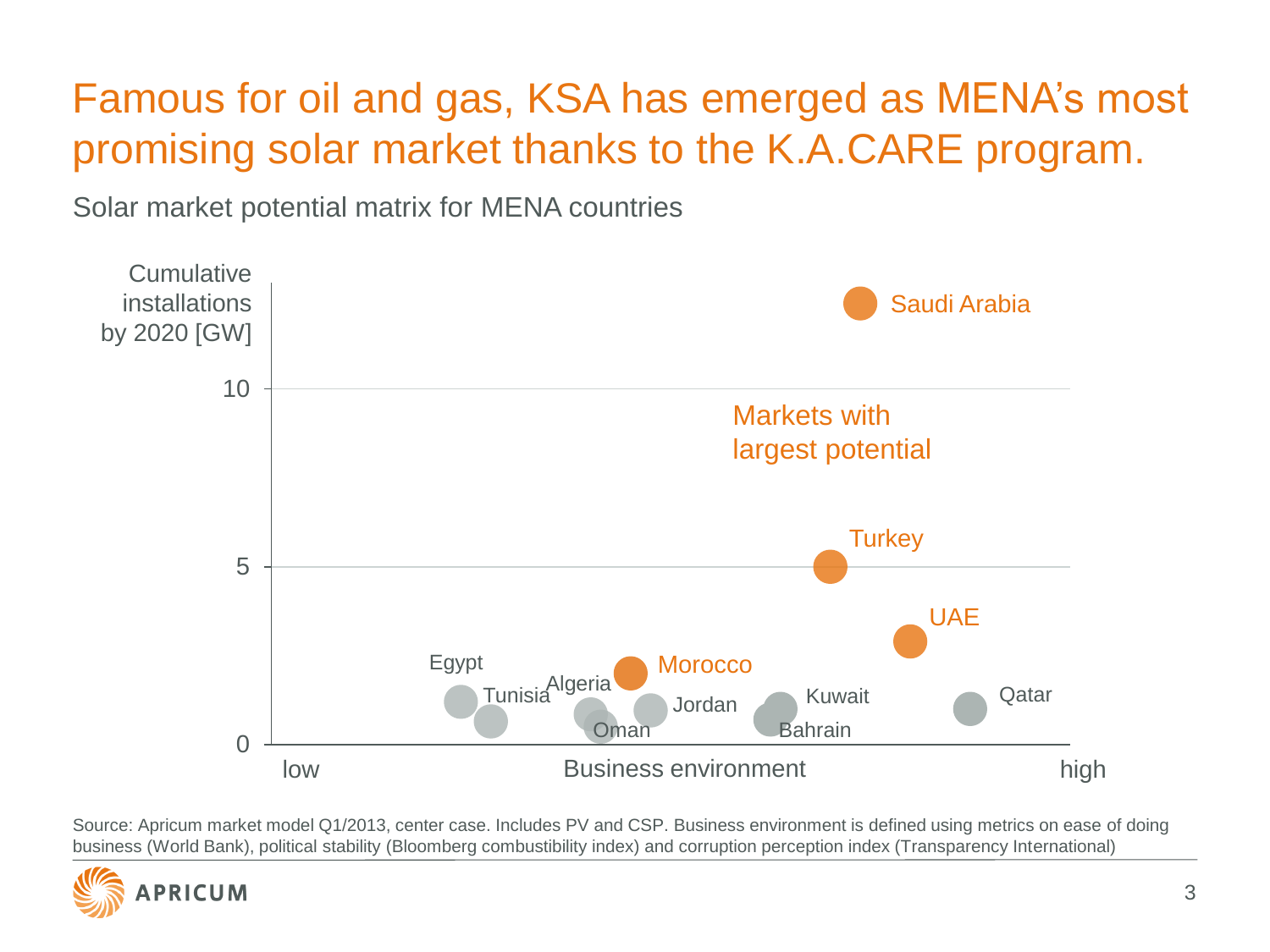## Saudi Arabia's oil and gas production and consumption trends are not sustainable.

Energy production and consumption (oil and gas) in Saudi Arabia [mtoe]



Source: BP statistical review of world energy 2011, Economist Intelligence Unit 2012, IEA 2011, Apricum forecast

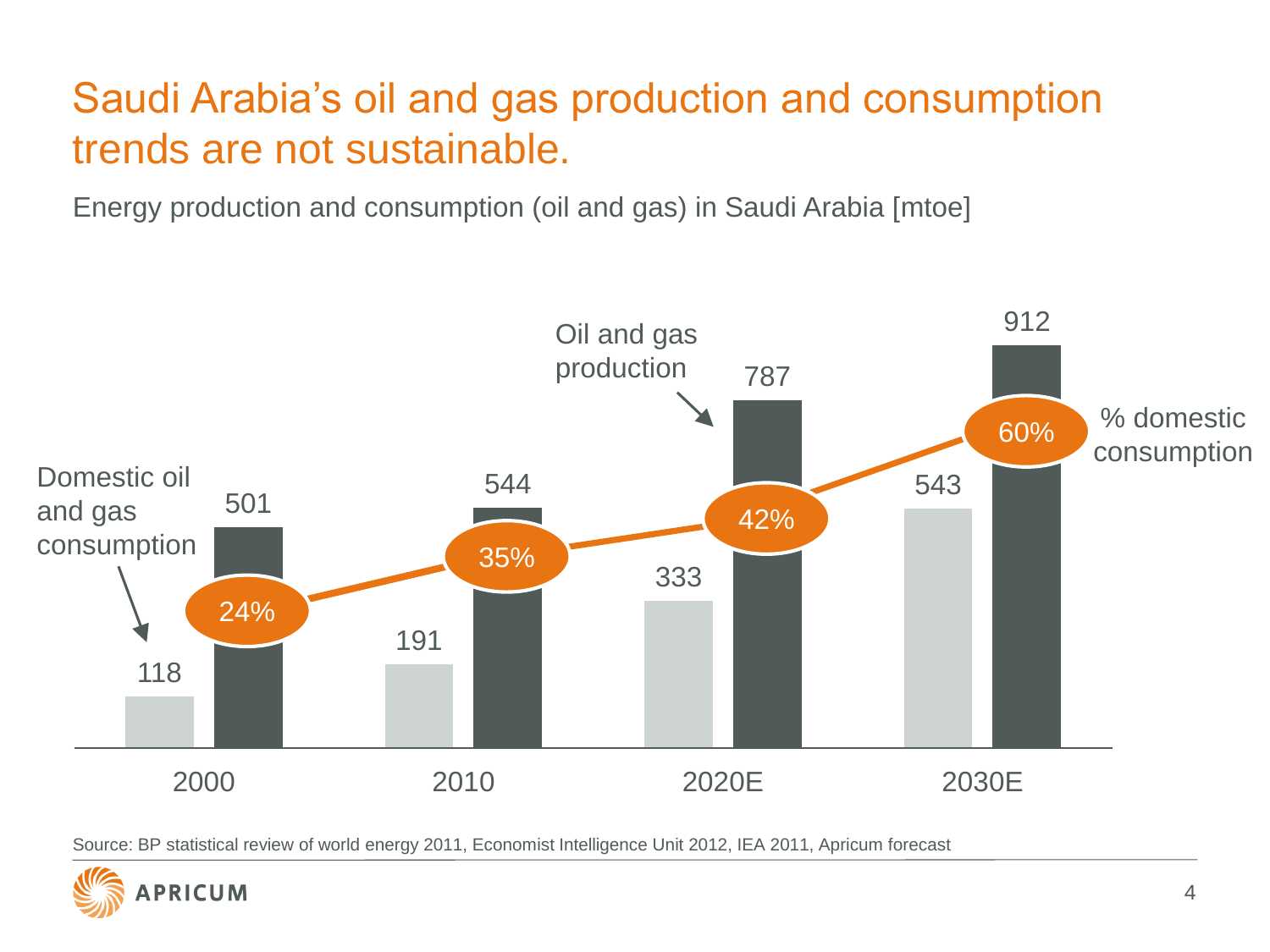## Given market prices for oil at the end of 2012, PV is easily economical compared to crude oil power generation.

LCOE of utility-scale PV power generation in KSA [USD  $\phi$ /kWh]

Variable cost of power generation from crude oil [USD ¢/kWh] vs. crude oil prices



Source: Apricum PV price model Q4/2012. Other key assumptions: discount rate: 6% (real), yield east coast: 1572 kWh/a, west coast: 1900 kWh/a, O&M: 1.25% of CAPEX, degradation: 0.8% p.a.

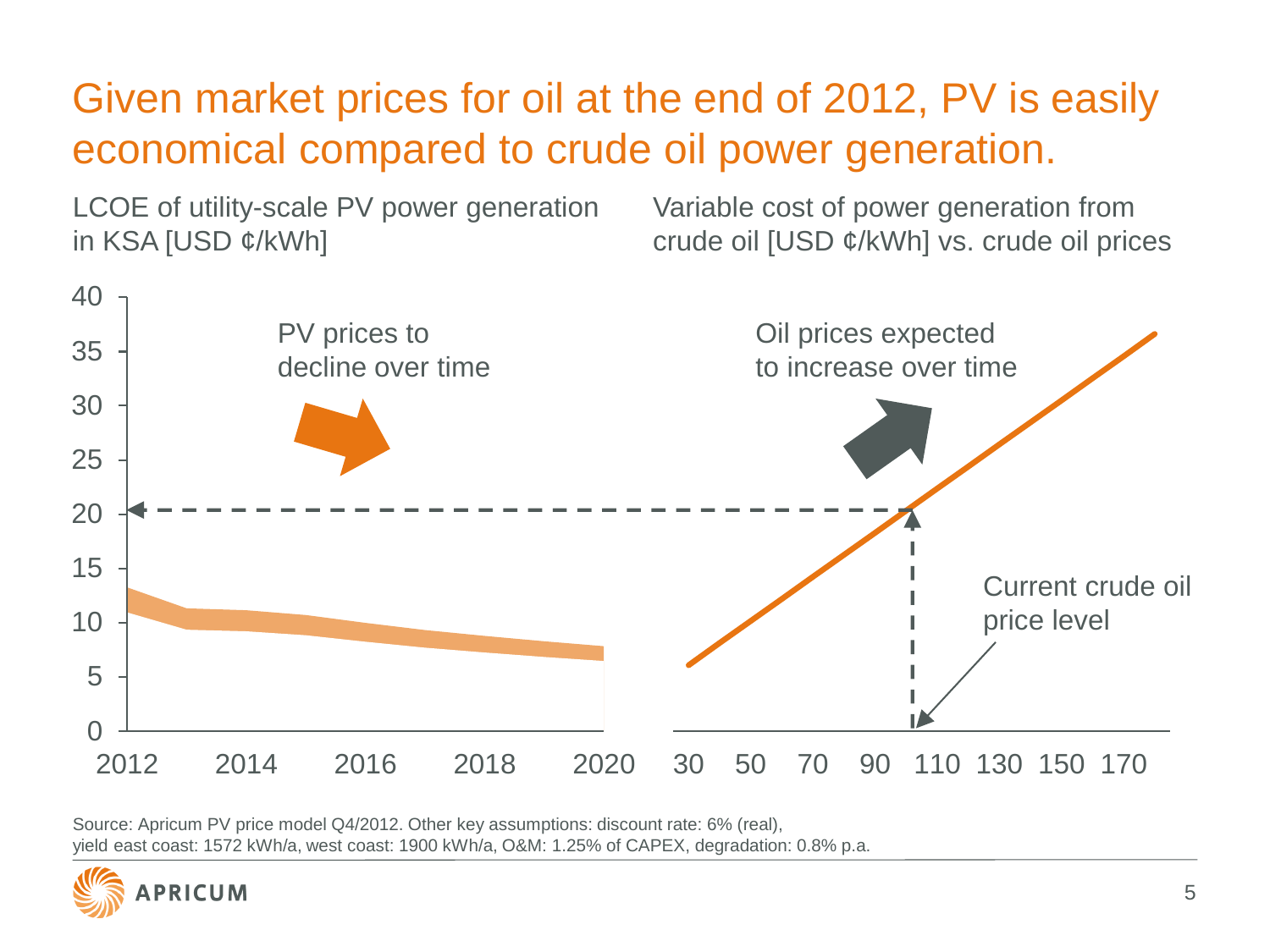## The Saudi government will address its energy challenge through a massive renewable energy procurement program.

K.A.CARE white paper defining RE procurement program



K.A.CARE (King Abdullah City for Atomic and Renewable Energy) released a white paper with details about Saudi Arabia's renewable energy program on February 21, 2013:

- ► Plan to develop 16 GW of PV capacity and to become the world's largest CSP market with target capacity of 25 GW until 2032
- Introductory round of 500–800 MW

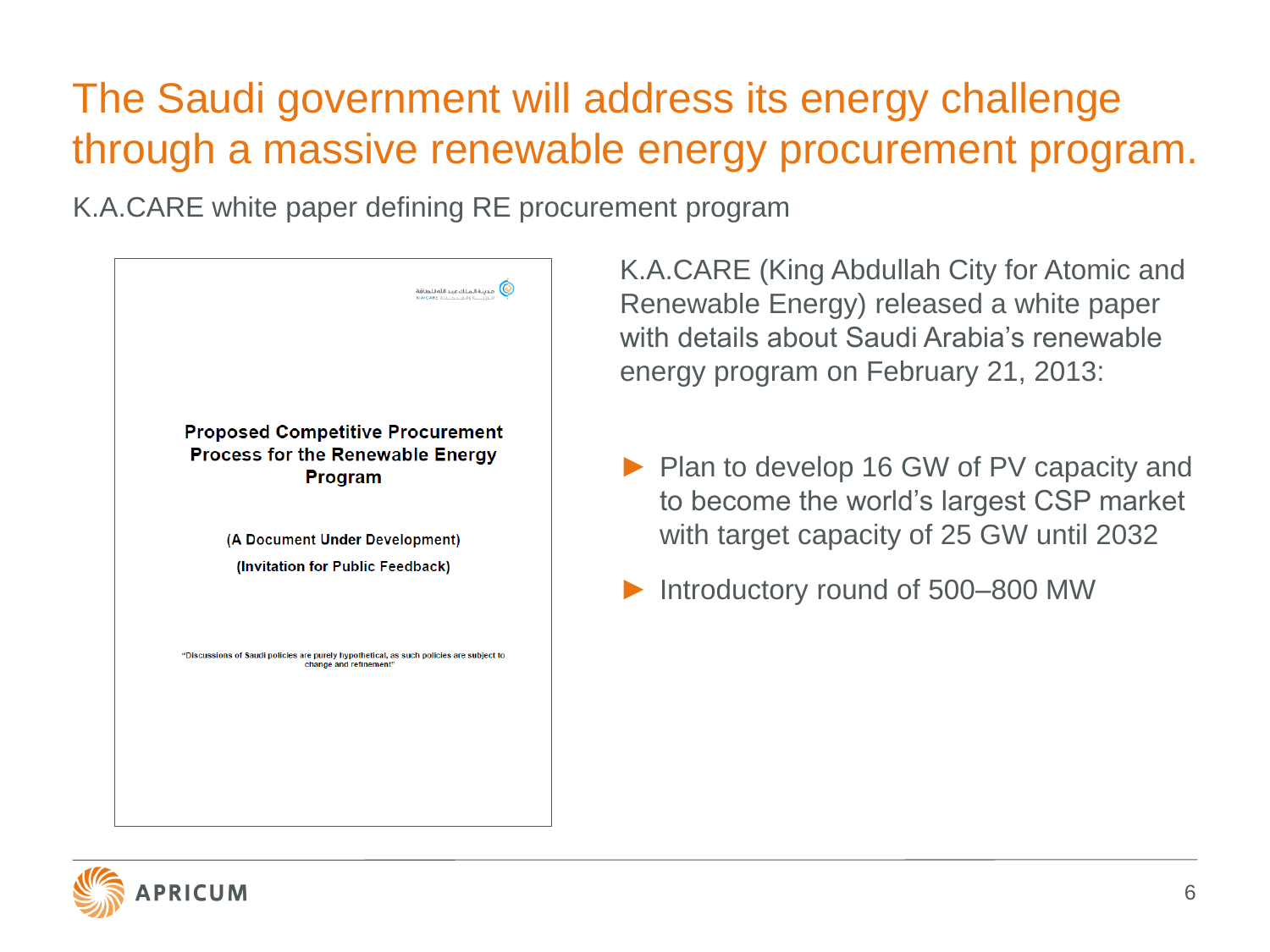## K.A.CARE aims to release solar IPP tenders for more than 6 GW until 2016.

Indicative size of procurement rounds for renewable-energy projects in KSA

|                                    | Introductory round<br>(RfP release expected in<br>Q2/2013 |                         | First tender round<br>(RfP release expected in<br>Q2/2014 |                         | Second tender round<br>(RfP release expected in<br>Q3-Q4/2015) |                         |
|------------------------------------|-----------------------------------------------------------|-------------------------|-----------------------------------------------------------|-------------------------|----------------------------------------------------------------|-------------------------|
|                                    | Capacity<br>[MW]                                          | App. no. of<br>projects | Capacity<br>[MW]                                          | App. no.<br>of projects | Capacity<br>[MW]                                               | App. no.<br>of projects |
| <b>Solar PV</b>                    |                                                           |                         | 1,100                                                     | $11 - 55$               | 1,300                                                          | $15 - 65$               |
| <b>Solar CSP</b>                   | $500 - 8001$                                              | $\geq 6$                | 900                                                       | $5 - 25$                | 1,200                                                          | $7 - 30$                |
| Wind                               |                                                           | $\geq$ 1                | 650                                                       | $10 - 30$               | 1,050                                                          | $15 - 50$               |
| Geothermal<br>+ waste to<br>energy |                                                           |                         | $50 - 350$                                                | $5 - 10$                | $50 - 350$                                                     | $5 - 15$                |
| All<br>renewable                   | 500-800                                                   |                         | 5-7 2,700-3,000                                           | $31 - 120$              | 3,600-3,900                                                    | $42 - 160$              |

1) Split between technologies has to be defined; Source: K.A.CARE 2012, 2013

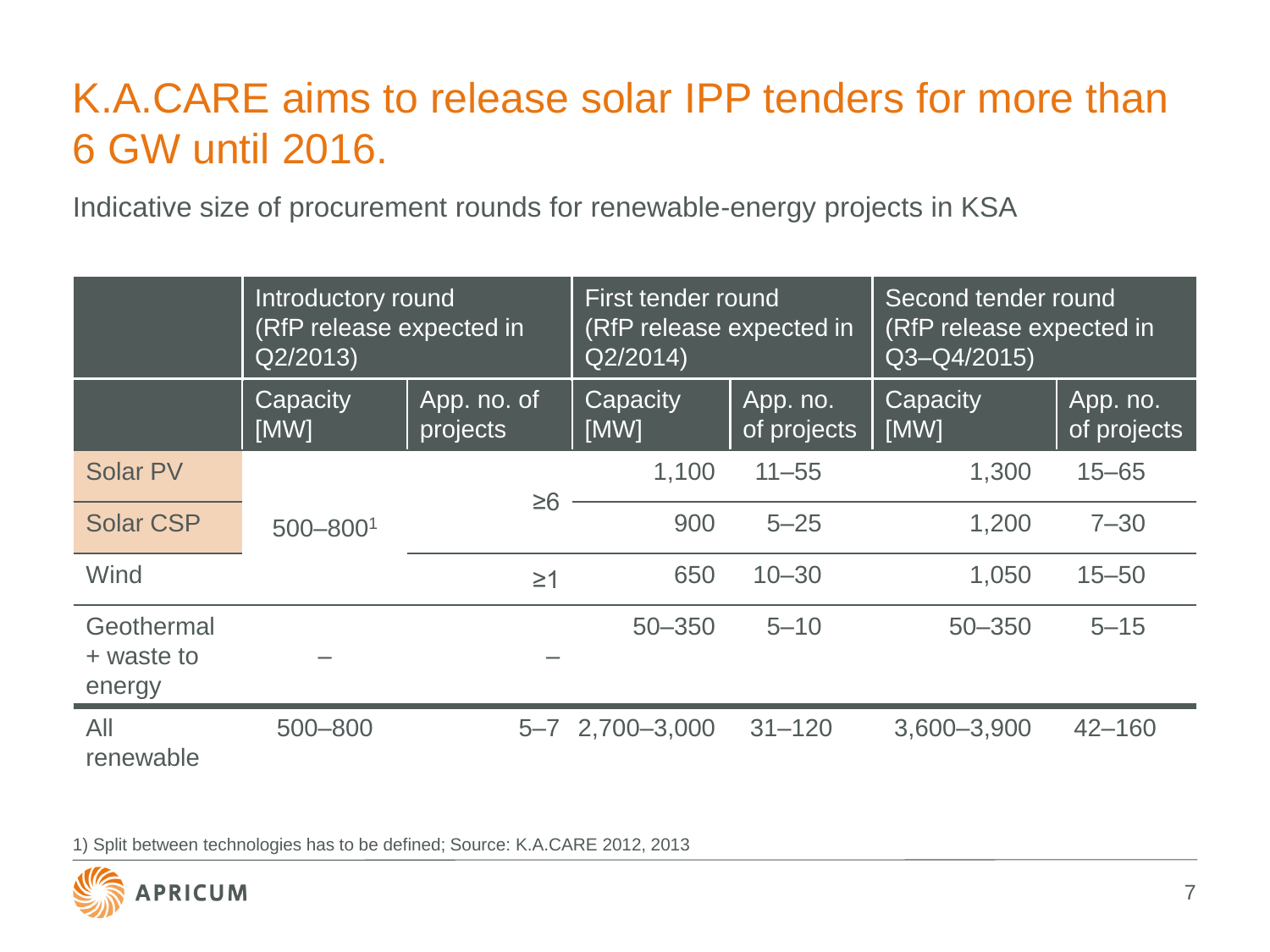#### Apricum expects the Saudi solar market to grow to as much as 15 GW cumulatively by 2020.

Forecast installed solar capacity in Saudi Arabia [cumulative, GW]

Solar market opportunity

 $\frac{1.0}{1.0}$  1.9 2.6 5.2 6.5 10.3 1.0 1.5 3.2 4.8 <15 MW Large K.A.CARE program Utility-scale projects ► Additional projects (e.g, Saudi Aramco) High solar irradiation Replacing oil and diesel-fired capacity Local investors are eager to develop solar business activities PV **CSP** 15.1 9.7 6.7 3.6 2.0 1.0 2011 2015 2017 2020 low case high case

Source: Apricum market model Q1/2013

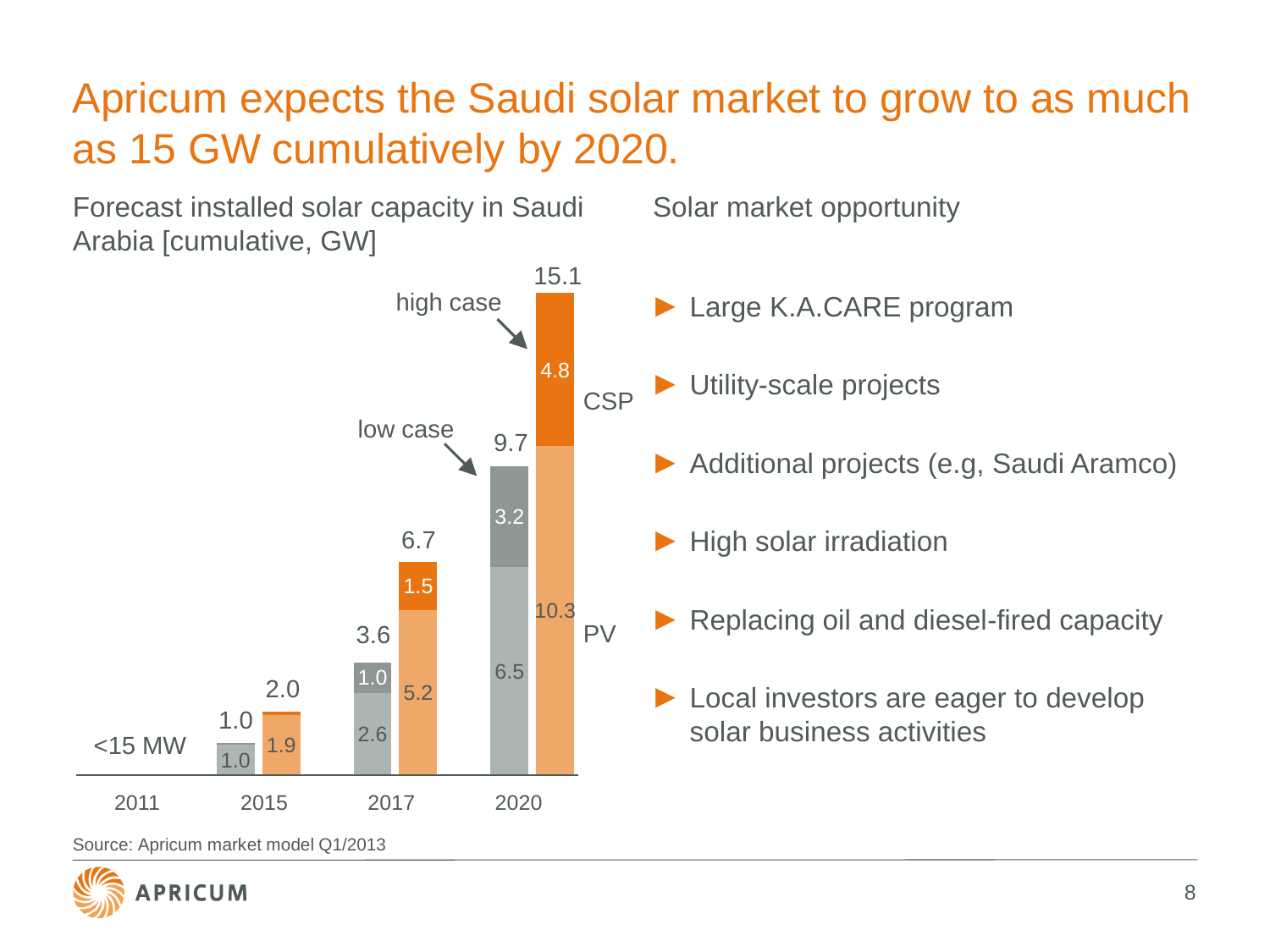## Local content needs to be demonstrated in projects, so that K.A.CARE can fulfill economic goals.

K.A.CARE's aspirations on economic level

K.A.CARE's aspirations on solar project level



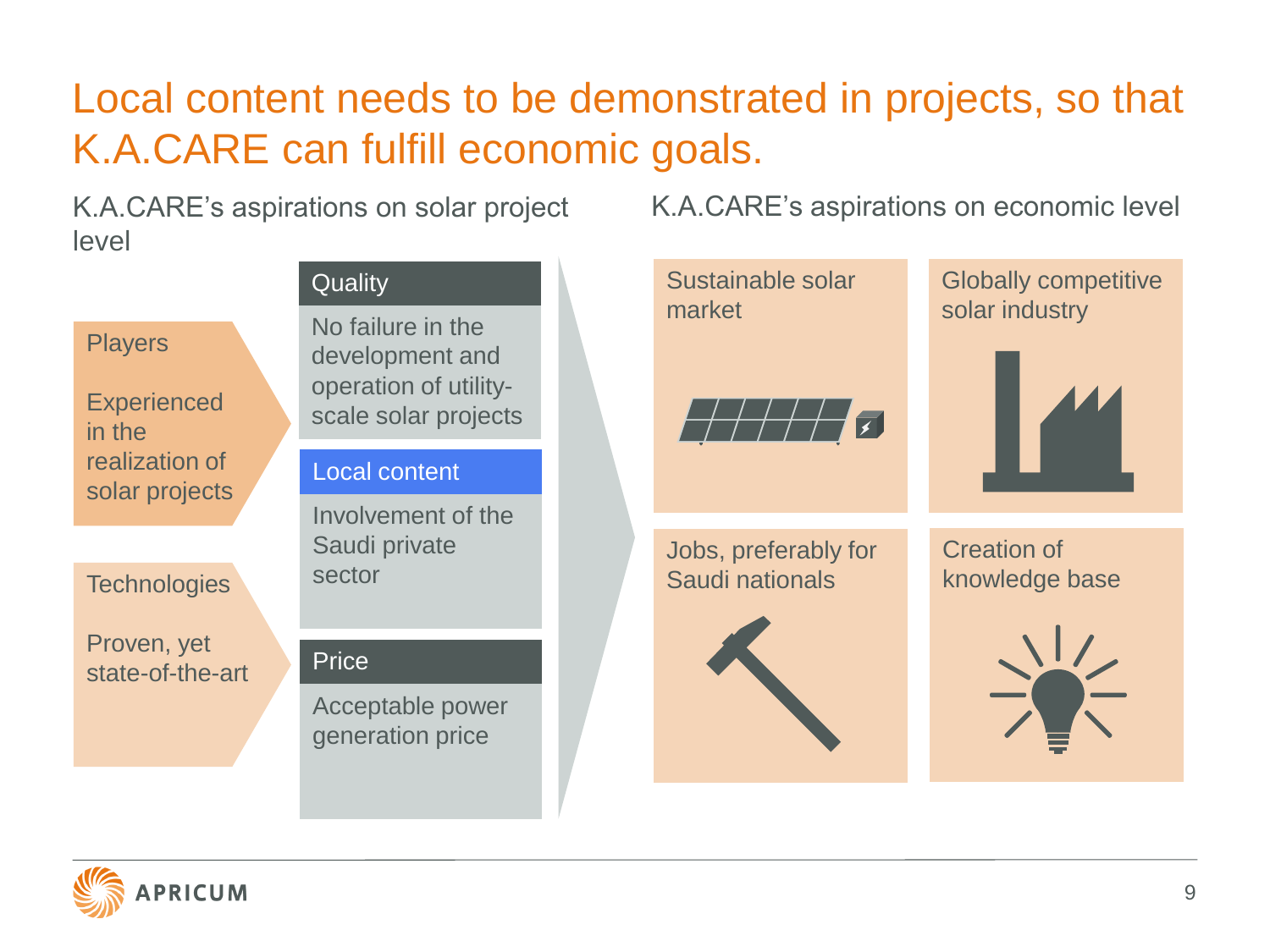# Consequently, local content plays a key role in bid evaluation.

K.A.CARE's bid evaluation scheme in competitive procurement process







Minimum score of 40/100 points needed

Weights to be determined

Local content mandatory in second round

Rated criteria score >40 needed to qualify for Phase 4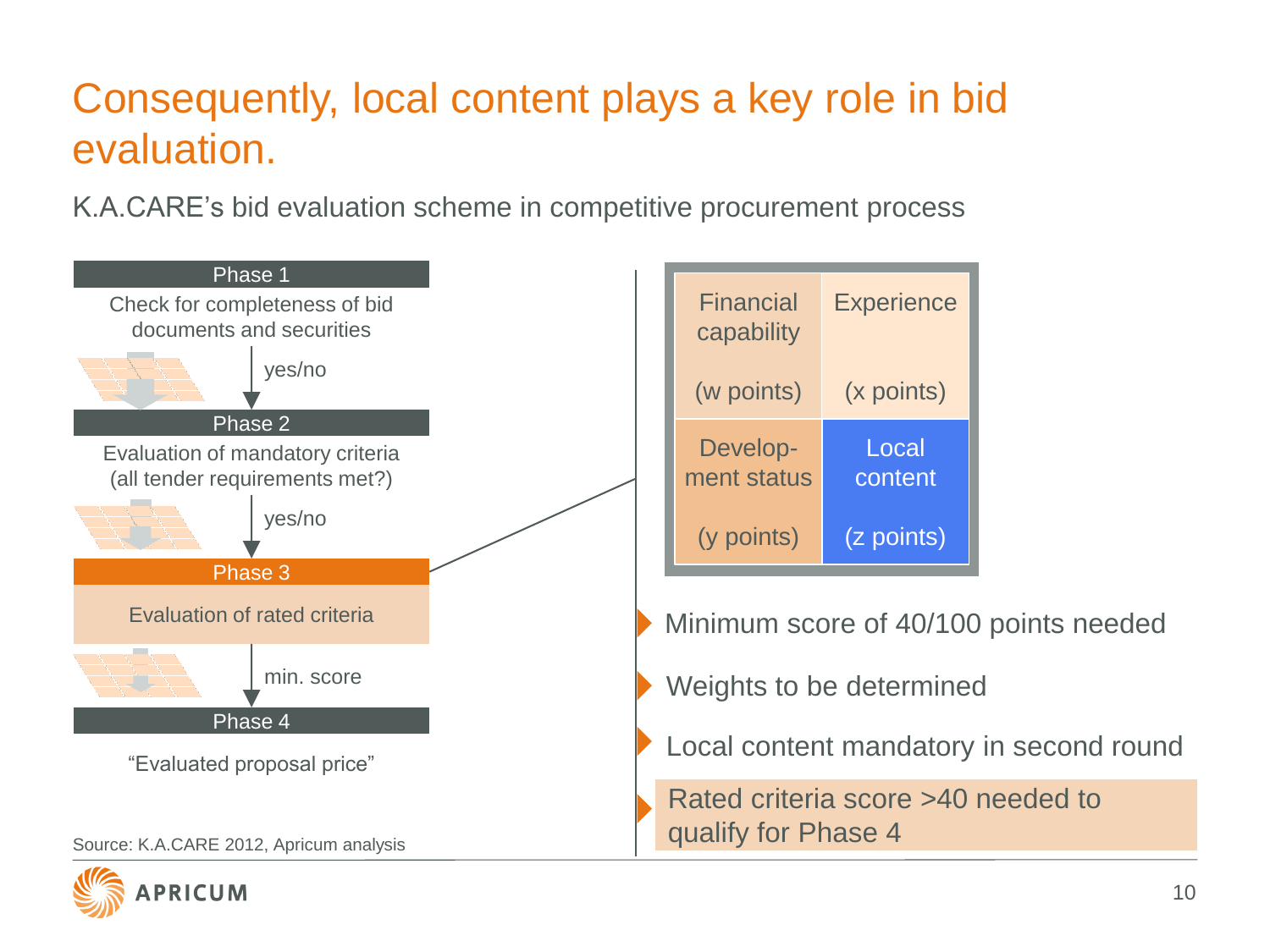#### Local content is a complex topic, on the intersection of the local industry, global industry and government.

Many questions need to be answered and filtered to derive the best local content strategy

| Which products and                | Which local partners                                    | <b>Which international</b>                             |
|-----------------------------------|---------------------------------------------------------|--------------------------------------------------------|
| services to source                | are needed/useful                                       | partners are                                           |
| locally?                          | or even bottleneck?                                     | needed/useful?                                         |
| How will the local                | What is the best                                        | What can I learn                                       |
| content regulation                | way to employ local                                     | from the oil and gas                                   |
| develop over time?                | content?                                                | industry?                                              |
| How will my<br>competitors react? | What will be the<br>metric to measure<br>local content? | What are the<br>lessons learned<br>from other markets? |

Local content strategy

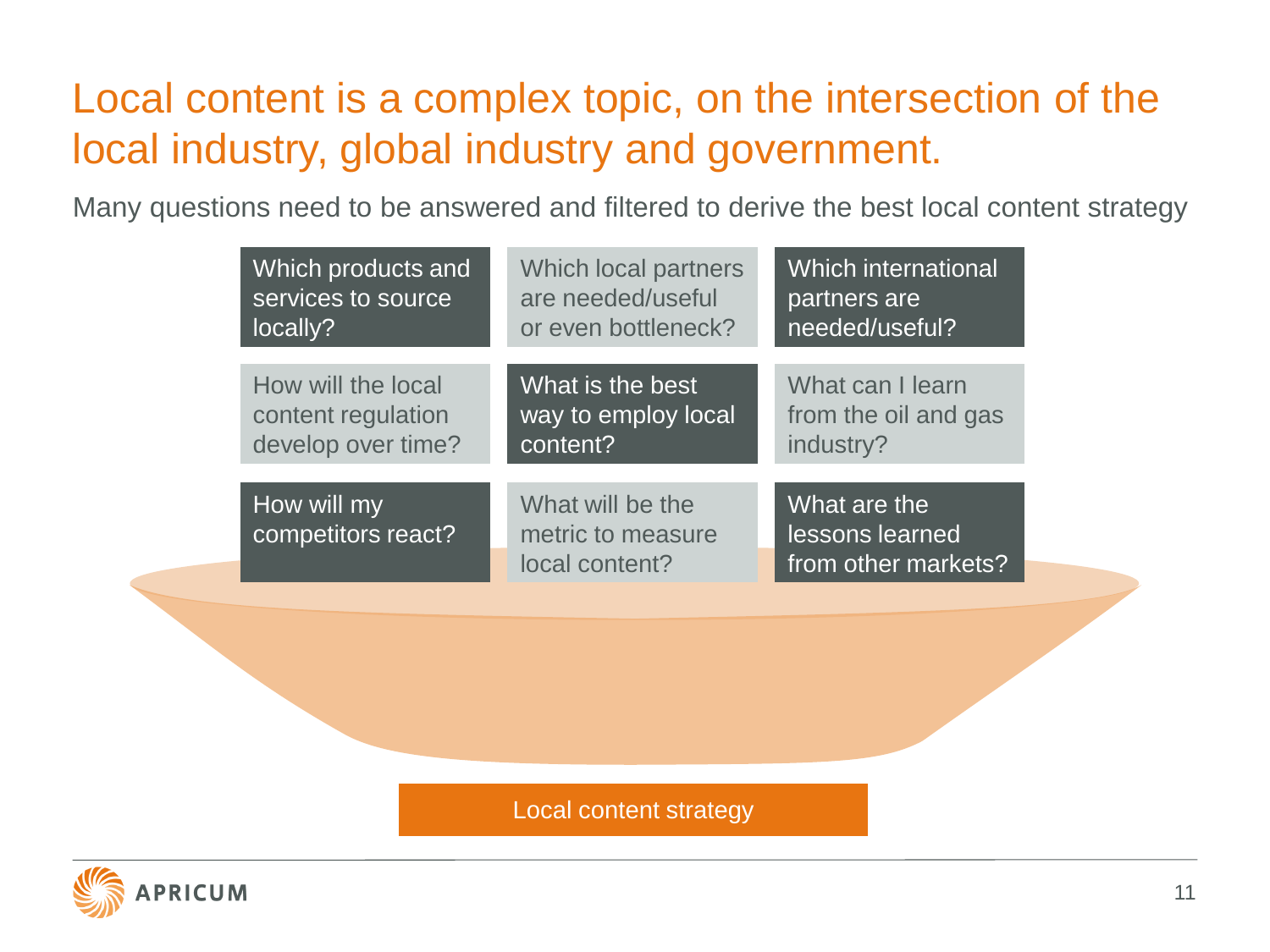## Dilemma: Whereas K.A.CARE seeks to boost manufacturing; Saudi firms are mainly interested in downstream activities.

Solar energy value chain overview



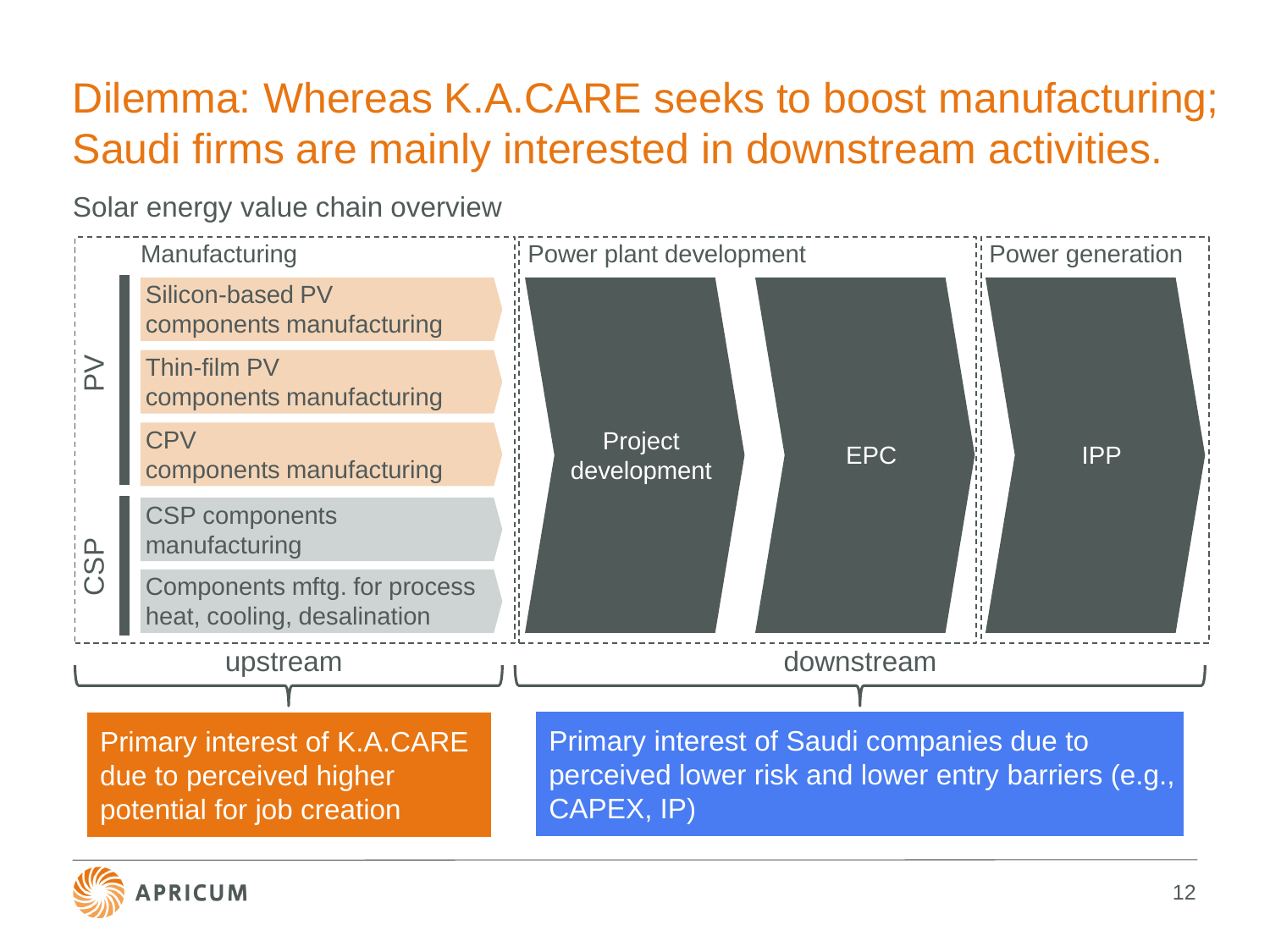## Likely high competition in the downstream arena will require strong business models and partnerships.

Market entry considerations for different links in the PV value chain



Source: Apricum analysis

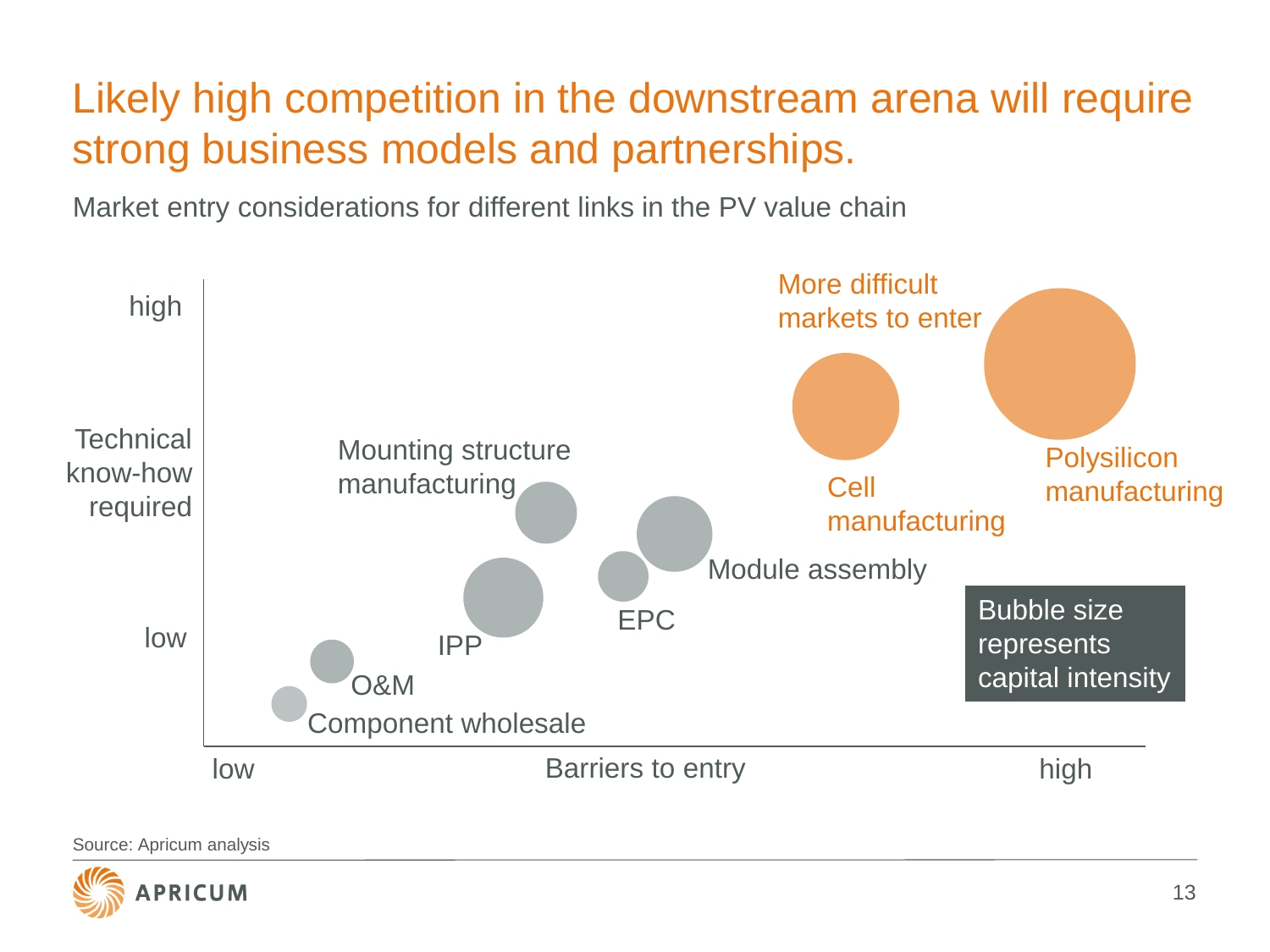## Global oversupply situation for many solar components requires new entrants to have a strong competitive position.

Globally available polysilicon production capacity 2010–2015 [kt p.a.]

PV demand forecast high/low [kt polysilicon]

Global Supply-demand situation for PV cells [GW] 47



With massive global oversupply in PV manufacturing value chain (shown for polysilicon and cells), it is critical that new entrants have a competitive advantage. This can be, e.g., through very low electricity prices (e.g., for polysilicon) or strict local content rules.

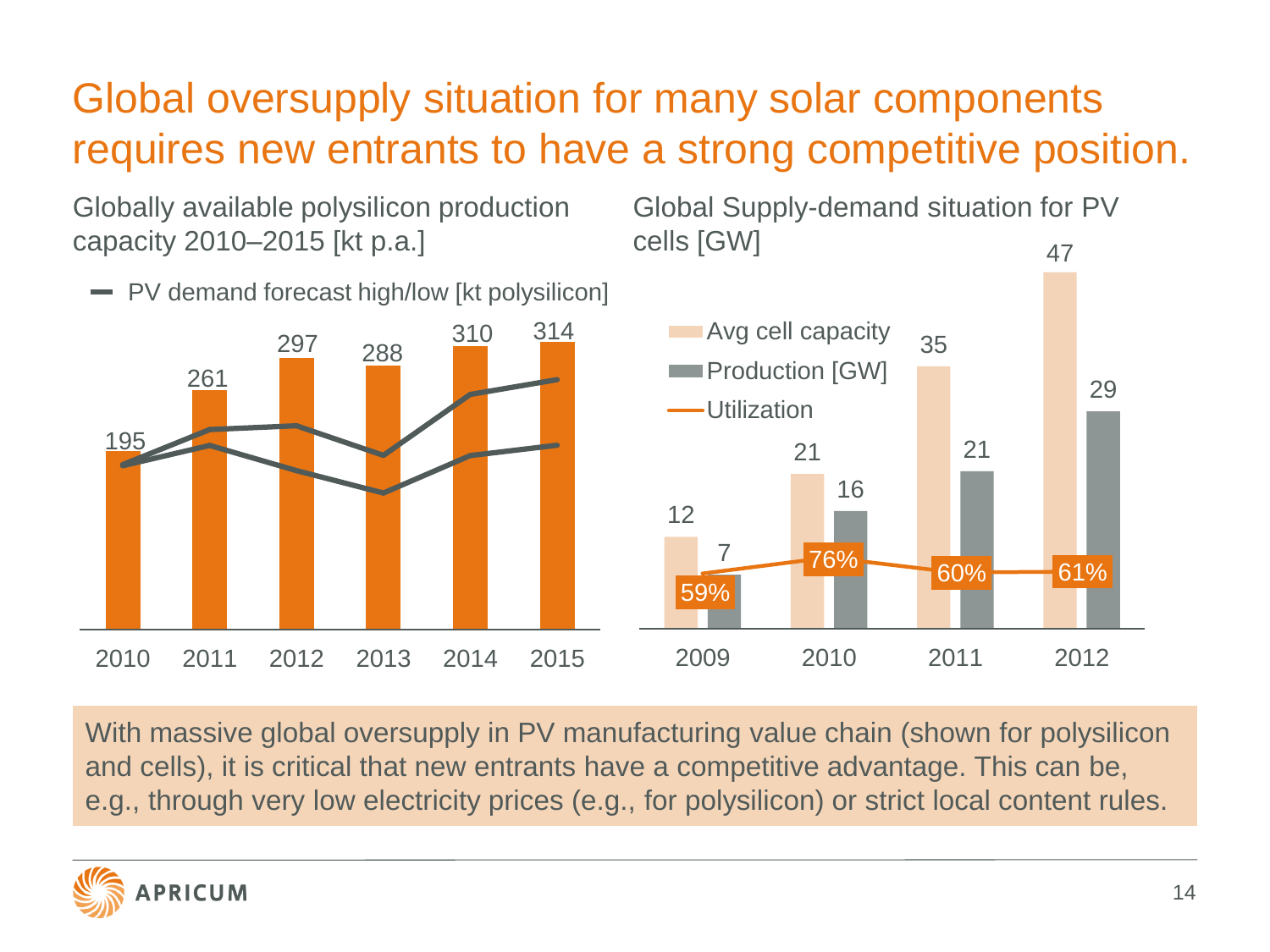## How can UAE companies address the Saudi solar market? Bring a Saudi flavor to your business.

Options for successful Saudi market entry



Saudi companies seek:

- 1. Access to technology and execution know-how
- 2. Track record and experience from abroad
- 3. Differentiation of offerings
- Success in KSA depends on relationships and longstanding reputations
- ▶ A Saudi footprint is critical for successful participation in the Kingdom's solar program

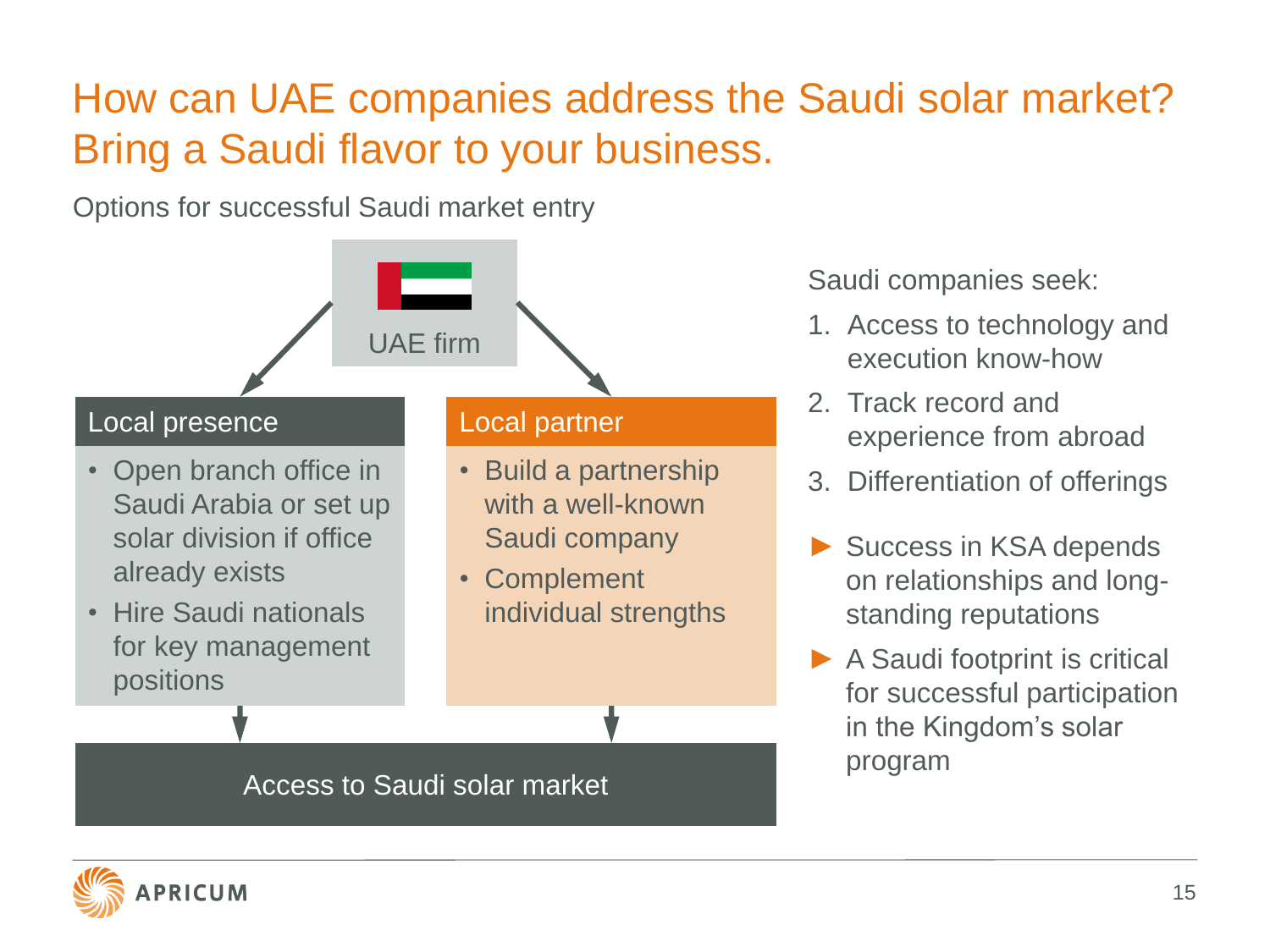## Apricum – expertise in Cleantech and solar energy in particular.

#### Apricum at a glance

| <b>Business</b>               | Strategy consulting and transaction<br>advisory services                                                                                                                                                              |  |  |  |
|-------------------------------|-----------------------------------------------------------------------------------------------------------------------------------------------------------------------------------------------------------------------|--|--|--|
| Industry focus                | Cleantech                                                                                                                                                                                                             |  |  |  |
| Team                          | >40 Cleantech experts with decade-<br>long industry experience                                                                                                                                                        |  |  |  |
| <b>Clients</b>                | Companies, investors and public<br>institutions                                                                                                                                                                       |  |  |  |
| <b>Services</b><br>(selected) | • Strategy development (e.g., value<br>chain, go-to-market, marketing)<br>• Feasibility analysis, business plan<br>design<br>• Partner search (MOU, JV)<br>Investor/target search<br>Due diligence (comm., technical) |  |  |  |
| Locations                     | • HQ in Berlin, Germany<br>Representative offices in Brazil,<br>China, India, Indonesia, Japan,<br>Saudi Arabia, Turkey, UK and USA                                                                                   |  |  |  |



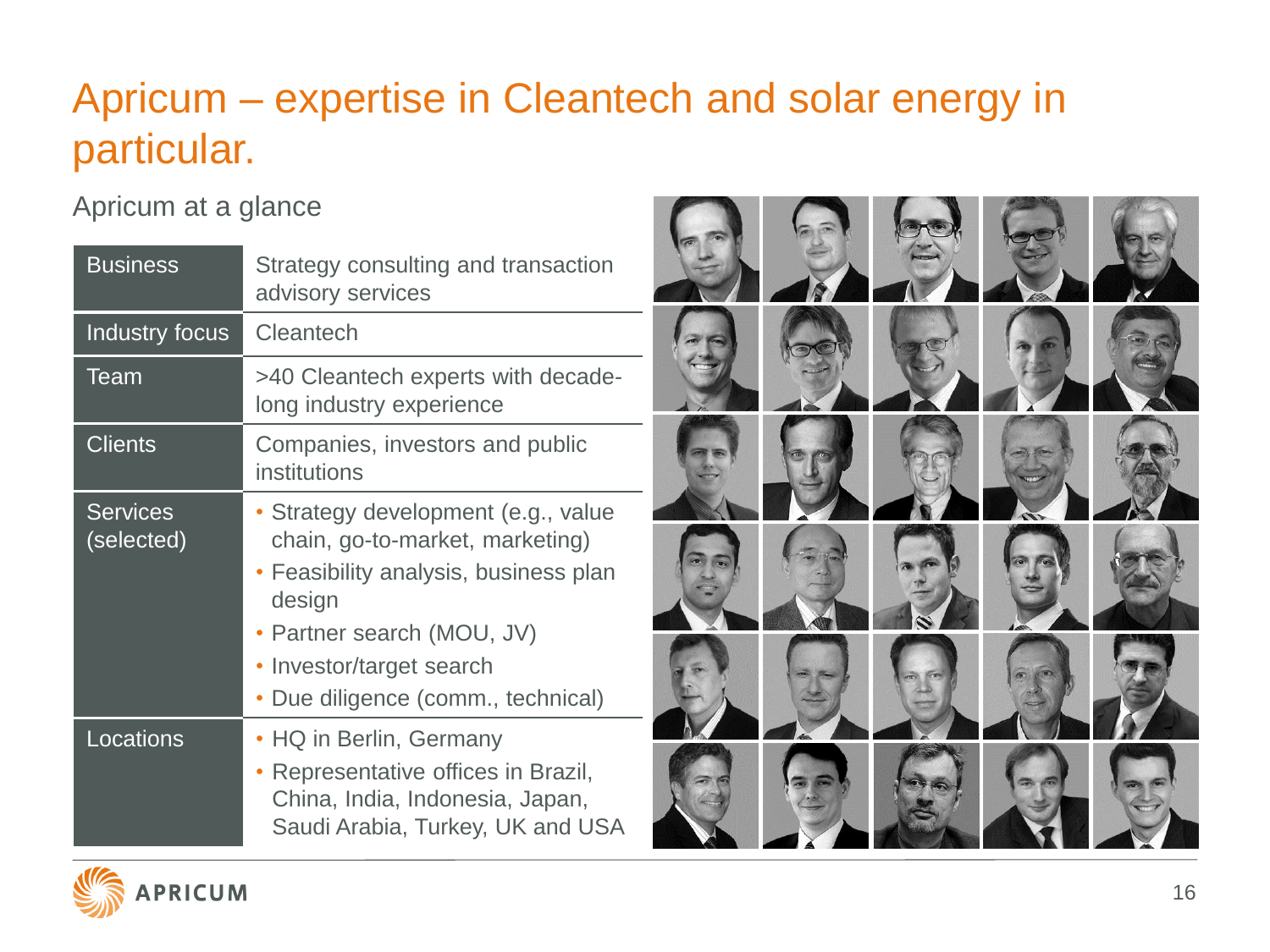## Apricum is a trusted partner for strategy development in the solar industry – around the globe and in Saudi Arabia.

Selected recent references